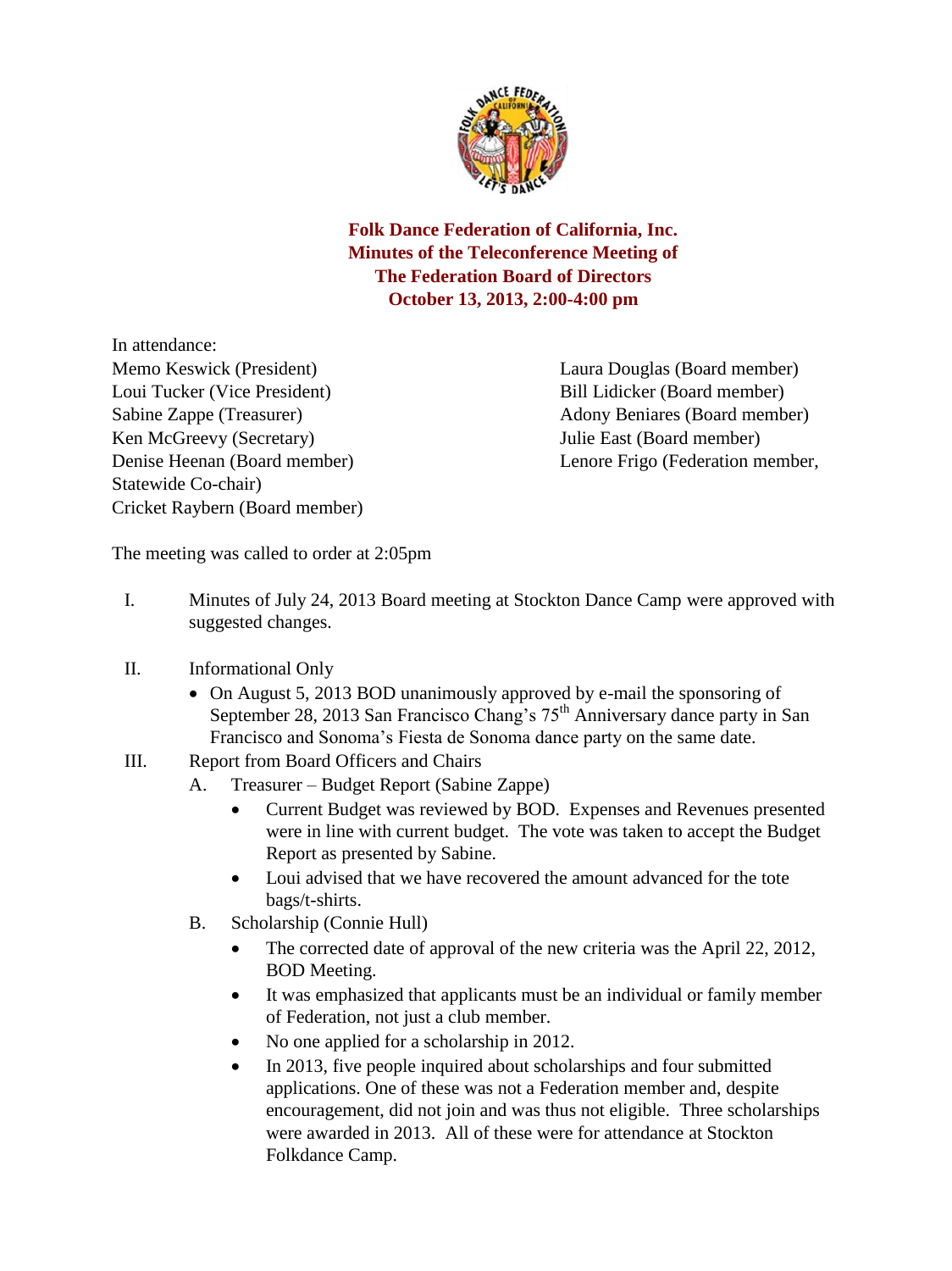Minutes of the Teleconference Meeting of The Federation Board of Directors October 13, 2013 Page 2

- It was suggested that the deadline for the 2014 Scholarship requests be one week before April 2014, BOD meeting.
- Loui requested that Connie submit the announcement for posting to the InternationalFolkDance Yahoo group and Loui will post it.
- C. Statewide 2014 (Julie East and Lenore Frigo)
	- Julie has secured the Odd Fellows Hall about 12 minutes from Redding for Friday through Monday May 23-26, 2014.
	- Sonia and Cristian have been booked. Richard Powers is not available. Roberto Bagnoli still a possibility.
	- Bill Lidicker urged that we get the date publicized ASAP.
	- Susan will make a "Save the Date" flyer
	- Denise suggested posting ASAP to InternationalFolkDance Yahoo group and posting the information on North & South Federation websites
	- Julie asked who manages web sites. Loui said she does it for us (the North) and coordinates with the webmaster for the South.
	- Discussion: Are we sufficiently ready to publish this information? Response: YES!
	- Some attendees reported hearing remarks from Southern California dancers questioning why Statewide is scheduled in Redding. Loui suggested this should be addressed by the publicity team in order to make Redding an event-destination and worth the trip from S. Cal.
	- Julie asked about obtaining buses for charter. Response: Contact Beverly Barr in LA as she is an expert on this subject.
	- Ken McGreevy brought up the possibility of using Amtrak which offers single train service from Los Angeles. Julie says Amtrak's nearest stop is inconvenient, requiring a bus connection.
	- Memo suggested looking for hotel deals, and using Meetup.com in various cities to spread the news
	- Memo and others thanked Julie and Lenore for a fine job on organizing the event.
- D. Insurance (Ken Kaye / proxy: Memo Keswick)
	- 57 certificates of insurance have been issued. The program is running smoothly. All clubs have paid the fees so the program continues to be selffunded. We may have another club to be included in the program.
- E. Committees and Vacancies (Memo Keswick)
	- Committees that need chairs are Costumes, North/South, Promotions, Teaching, Publications, and Nominating.
	- Vice President Loui, whose job it is to appoint the Nominating Committee chair, said we will have a Nominations Chairperson by November 1st.
- IV. Upcoming Events
	- A. Officers Ball 10/26/2013
		- A large  $(2 \times 3 \text{ ft})$  ice chest about half full of ice is needed; Laura volunteered one.